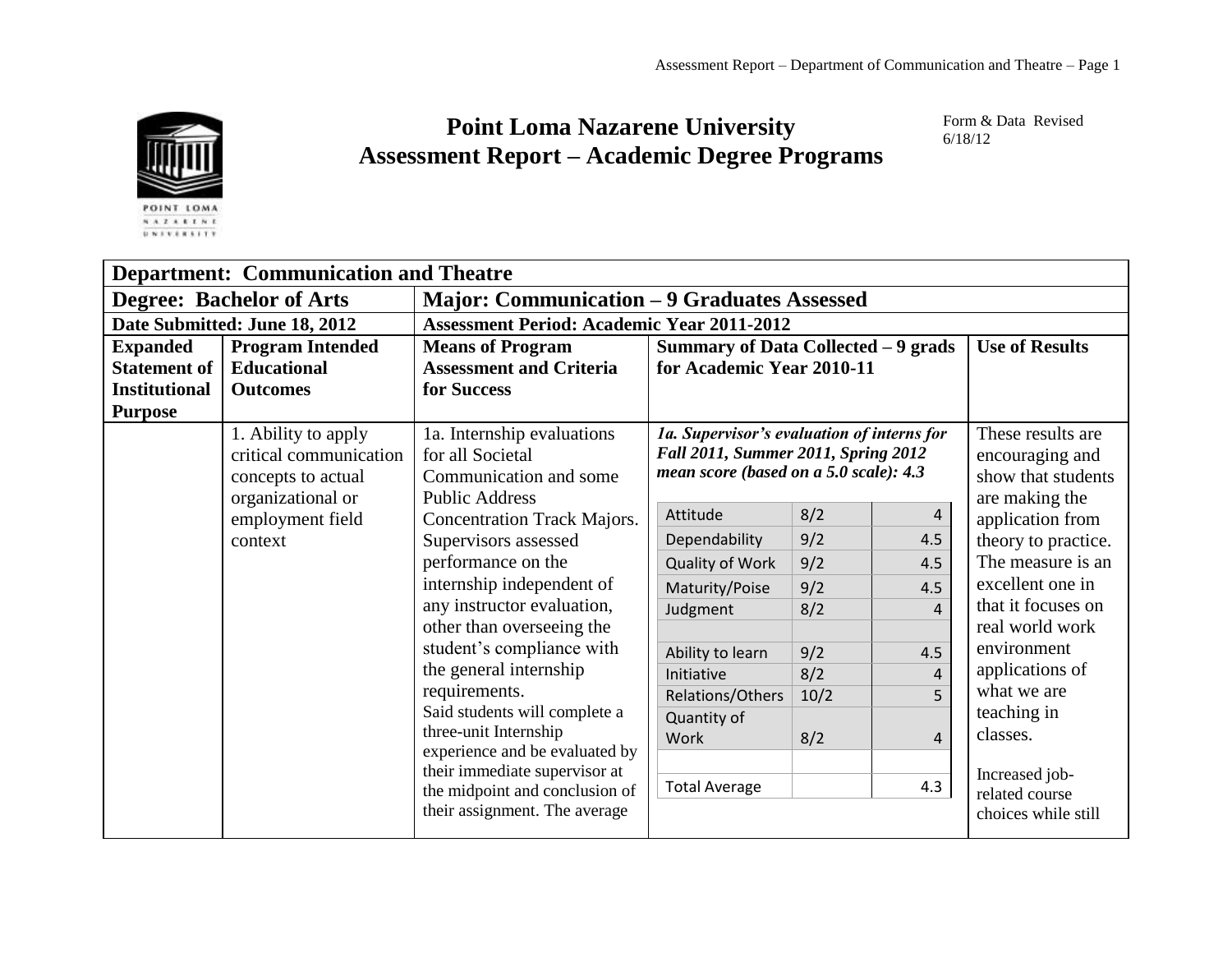|                                              | of all interns in a given<br>semester will be a 4.0 or better<br>on the 5.0 scale of attitude,<br>ability to learn, quality of<br>work, interpersonal relations,<br>maturity/poise, quantity of<br>work and judgment. The<br>average of all interns will be<br>3.0 or better on the 4.0 scale on<br>dependability and initiative. | Thanks to G.L. Forward for this data<br>collected in his assessment of the<br>department's internship students.                                                                                                                                                                                                                                                                                                                                                                                                                                                                                                                                                                                                  | maintaining Liberal<br>Arts focus in the<br>major.                                                                                                                                                                                         |
|----------------------------------------------|-----------------------------------------------------------------------------------------------------------------------------------------------------------------------------------------------------------------------------------------------------------------------------------------------------------------------------------|------------------------------------------------------------------------------------------------------------------------------------------------------------------------------------------------------------------------------------------------------------------------------------------------------------------------------------------------------------------------------------------------------------------------------------------------------------------------------------------------------------------------------------------------------------------------------------------------------------------------------------------------------------------------------------------------------------------|--------------------------------------------------------------------------------------------------------------------------------------------------------------------------------------------------------------------------------------------|
|                                              | 1b. Another application of<br>this measure is to show how<br>students perform in the<br>debate tournaments for both<br><b>Public Address and Societal</b><br><b>Concentration Track Majors.</b><br>Independent assessors were<br>the critics from other<br>schools judging<br>performance.                                        | 6 of the 9 graduating students<br>participated in at least one debate<br>tournament. And performed at an<br>extremely high level compared with<br>other beginners, advancing to<br>elimination rounds based on the field's<br>statistical competitive standing. Several<br>won extremely high national honors at<br>multiple tournaments. The primary<br>tournament used this particular year was<br>hosted at Grossmont college and had 30<br>+/- southern California, Arizona and<br>New Mexico colleges competing with<br>their debate classes, like SDSU, Mesa,<br>Grossmont, Concordia, 2 of the 9<br>graduates were actually accomplished<br>members of the school's national<br>championship debate team. | This particular<br>measure is of<br>tremendous<br>benefit in<br>assessing the<br>merits of the<br>teaching of this<br>debate class, as it<br>is an independent<br>measure by<br>outside critics of<br>the learning of the<br>key concepts. |
| 2. Ability to formulate                      | 2a. samples of the student's                                                                                                                                                                                                                                                                                                      | This year, 6 of the 9 students completed                                                                                                                                                                                                                                                                                                                                                                                                                                                                                                                                                                                                                                                                         | As with the                                                                                                                                                                                                                                |
| well reasoned and                            | class briefs for the                                                                                                                                                                                                                                                                                                              | debate class assignments at a high level                                                                                                                                                                                                                                                                                                                                                                                                                                                                                                                                                                                                                                                                         | internship, this<br>measure shows the                                                                                                                                                                                                      |
| researched arguments<br>as demonstrated in a | <b>Argumentation and Debate</b>                                                                                                                                                                                                                                                                                                   | of academic scholarship, as was                                                                                                                                                                                                                                                                                                                                                                                                                                                                                                                                                                                                                                                                                  |                                                                                                                                                                                                                                            |
|                                              | class, required for all                                                                                                                                                                                                                                                                                                           | demonstrated in the high results shown<br>above. Two students took the debate                                                                                                                                                                                                                                                                                                                                                                                                                                                                                                                                                                                                                                    | students abilities                                                                                                                                                                                                                         |
| major written debate                         | majors, were utilized for this                                                                                                                                                                                                                                                                                                    |                                                                                                                                                                                                                                                                                                                                                                                                                                                                                                                                                                                                                                                                                                                  | to apply class                                                                                                                                                                                                                             |
| assignment                                   | measure.                                                                                                                                                                                                                                                                                                                          | class over the summer due to schedule                                                                                                                                                                                                                                                                                                                                                                                                                                                                                                                                                                                                                                                                            | concepts in                                                                                                                                                                                                                                |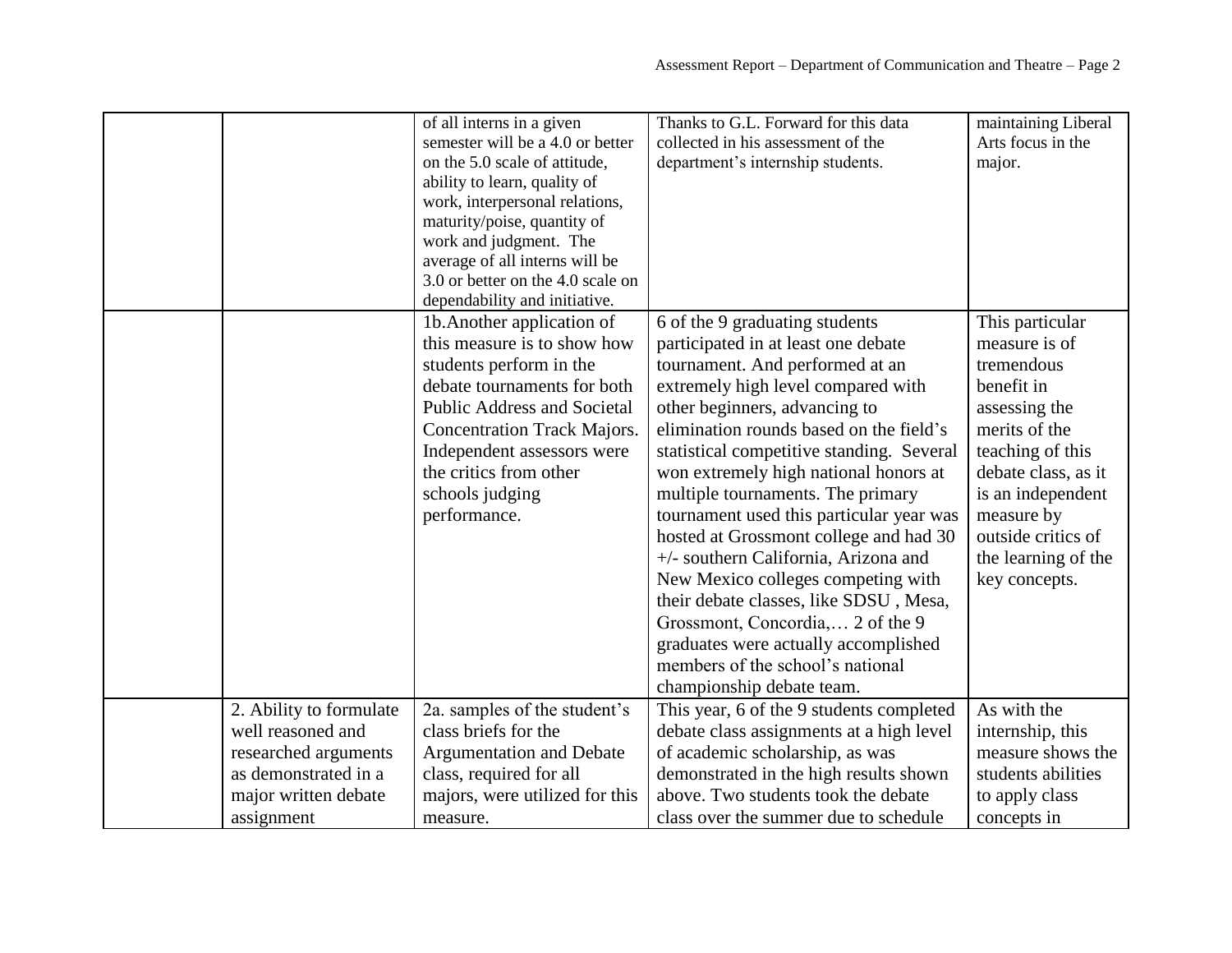|                                                                                                                                        |                                                                                                                                                                                                                                                                                                           | conflicts. They still had the experience<br>of formulating a strong case for and<br>against a resolution, but lacked the<br>public performance component, with                                                                                                                                                                                                                                                                                                                                                                                                                                                                                                                                                                                   | analyzing real<br>world<br>contemporary<br>issues.                                                                                                                                                                                          |
|----------------------------------------------------------------------------------------------------------------------------------------|-----------------------------------------------------------------------------------------------------------------------------------------------------------------------------------------------------------------------------------------------------------------------------------------------------------|--------------------------------------------------------------------------------------------------------------------------------------------------------------------------------------------------------------------------------------------------------------------------------------------------------------------------------------------------------------------------------------------------------------------------------------------------------------------------------------------------------------------------------------------------------------------------------------------------------------------------------------------------------------------------------------------------------------------------------------------------|---------------------------------------------------------------------------------------------------------------------------------------------------------------------------------------------------------------------------------------------|
|                                                                                                                                        |                                                                                                                                                                                                                                                                                                           | independent assessment from neutral<br>judges. There was a death in this fall<br>semester to one of the members of the<br>class, which negatively impacted a few                                                                                                                                                                                                                                                                                                                                                                                                                                                                                                                                                                                 |                                                                                                                                                                                                                                             |
|                                                                                                                                        |                                                                                                                                                                                                                                                                                                           | of these graduating students especially.                                                                                                                                                                                                                                                                                                                                                                                                                                                                                                                                                                                                                                                                                                         |                                                                                                                                                                                                                                             |
| 3. Students' Oral<br>presentation skills are<br>needed for Public<br>Address concentration<br>within the<br><b>Communication Major</b> | 4a. Public Address majors<br>were required to take Oral<br>Interpretation and a part of<br>that course requires<br>presentation at a tournament<br>of an individual speech,<br>usually an interpretation.<br>Performance against<br>students from other schools<br>is assessed through neutral<br>judges. | At least 2 of this group of 9 graduates<br>were Public Address track graduates<br>and performed their speeches in at least<br>one contest at a high enough level to<br>advance to a final round, proving that<br>they performed above the average as<br>assessed by unaffiliated critics. Two of<br>the nine graduates were speech and<br>debate team members that frequently<br>won top national honors with the<br>schools championship speech and<br>debate team. Another was active in<br>student and community drama<br>presentations, earning roles based on<br>skills practiced and enhanced in Oral<br>Interpretation COM 315. Tragically,<br>one of the young women that excelled<br>in this class died a week after her<br>graduation. | As with debate<br>above, this outside<br>measure of<br>excellence is ideal<br>to independently<br>assess presentation<br>skills. It is not a<br>universal measure<br>though as not all<br>Com majors are<br>required to take<br>this class. |
| 4. student skills should                                                                                                               | The university's co-                                                                                                                                                                                                                                                                                      | In debate, statistical data is collated by                                                                                                                                                                                                                                                                                                                                                                                                                                                                                                                                                                                                                                                                                                       | This unique                                                                                                                                                                                                                                 |
| compare well with                                                                                                                      | curricular speech and debate                                                                                                                                                                                                                                                                              | the National Parliamentary Debate                                                                                                                                                                                                                                                                                                                                                                                                                                                                                                                                                                                                                                                                                                                | measure allows                                                                                                                                                                                                                              |
| other college and                                                                                                                      | team competes with                                                                                                                                                                                                                                                                                        | Association NPDA. In 2011-12, PLNU                                                                                                                                                                                                                                                                                                                                                                                                                                                                                                                                                                                                                                                                                                               | comparison with                                                                                                                                                                                                                             |
| university                                                                                                                             | hundreds of other colleges                                                                                                                                                                                                                                                                                | won First Place in the National                                                                                                                                                                                                                                                                                                                                                                                                                                                                                                                                                                                                                                                                                                                  | how the                                                                                                                                                                                                                                     |
| communication                                                                                                                          | and universities across the                                                                                                                                                                                                                                                                               | <b>Christian Colleges National</b>                                                                                                                                                                                                                                                                                                                                                                                                                                                                                                                                                                                                                                                                                                               | communication                                                                                                                                                                                                                               |